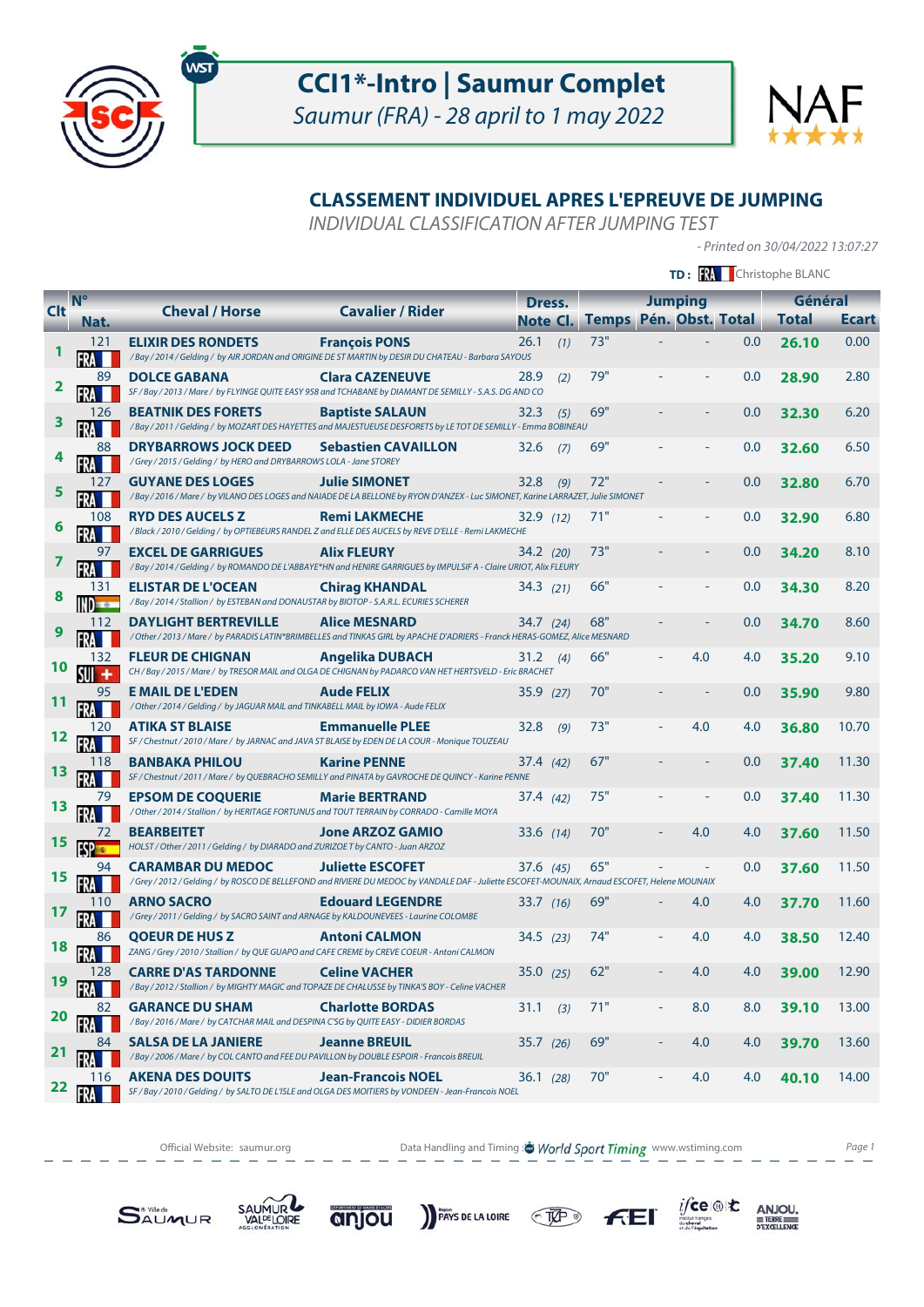



## **CLASSEMENT INDIVIDUEL APRES L'EPREUVE DE JUMPING**

INDIVIDUAL CLASSIFICATION AFTER JUMPING TEST

- Printed on 30/04/2022 13:07:27

 $\underset{\underbrace{\text{``c,b}}_{\text{cr,b}} \text{of the two cases}}{\text{if } \text{c,b}} \quad \underset{\underbrace{\text{FERRE}}_{\text{CFXCLLENCE}}}{{\text{DEXCLLENCE}}}$ 

**FEI** 

|            |             |                                                                                                                                                   | <b>TD: RA</b> Christophe BLANC                                                                                                                                      |                   |                                 |  |                |      |              |              |
|------------|-------------|---------------------------------------------------------------------------------------------------------------------------------------------------|---------------------------------------------------------------------------------------------------------------------------------------------------------------------|-------------------|---------------------------------|--|----------------|------|--------------|--------------|
|            | $N^{\circ}$ |                                                                                                                                                   |                                                                                                                                                                     | Dress.            |                                 |  | <b>Jumping</b> |      | Général      |              |
| <b>Clt</b> | Nat.        | <b>Cheval / Horse</b>                                                                                                                             | <b>Cavalier / Rider</b>                                                                                                                                             |                   | Note Cl. Temps Pén. Obst. Total |  |                |      | <b>Total</b> | <b>Ecart</b> |
| 23         | 77          | <b>BEACH LAD</b>                                                                                                                                  | <b>Scarlet ARAPOGLOU</b><br>/ Grey / 2008 / Gelding / by TRUE COMMOTION and TRA CHALADH BHFUINNSE by ASHFIELD JOVIAL JOKER - Sophie ARAPOGLOU CAZAURAN              | 32.3<br>(5)       | 68"                             |  | 8.0            | 8.0  | 40.30        | 14.20        |
| 23         | 87          | <b>COLDPLAY D'AUROIS</b>                                                                                                                          | <b>Marine CASTAGNE</b><br>/ Chestnut / 2012 / Gelding / by UBERGRAAF D*SUNGARD and ELNA DE PERRAZ by POLACK II - Emma PELAUD, Evelyne PELAUD                        | 36.3(29)          | 72"                             |  | 4.0            | 4.0  | 40.30        | 14.20        |
| 25         | 106         | <b>VASCO DES COUX</b>                                                                                                                             | <b>Heidi LACHAUD PEYRICAL</b><br>/ Chestnut / 2009 / Stallion / by NEWTON DE KREISKER and NAOMI DE BRECEY by FLIPPER D'ELLE - Hetdi LACHAUD--PEYRICAL               | 36.6(35)          | 69"                             |  | 4.0            | 4.0  | 40.60        | 14.50        |
| <b>26</b>  | 100         | <b>DAIQUIRI</b><br>ZCHKS / Bay / 2014 / Mare / by ARGENTO and DALIAS by ALIAS - Christel CHARLES-DE RONGÉ                                         | <b>Zazie GARDEAU</b>                                                                                                                                                | $32.7$ (8)        | 73"                             |  | 8.0            | 8.0  | 40.70        | 14.60        |
| 27         | 81          | <b>DAY DREAM DE BONNERY</b>                                                                                                                       | <b>Aurelie BOISSON</b><br>/ Bay / 2013 / Mare / by ROMANDO DE L'ABBAYE*HN and HOTESSE DU GERY by LEPRINCE DE THURIN - Aurelie BOISSON                               | 37.0(36)          | 73"                             |  | 4.0            | 4.0  | 41.00        | 14.90        |
| <u>27</u>  | 105         | <b>FANCY FACE DE VALPAO</b>                                                                                                                       | <b>Ronan JOUAULT</b><br>/ Bay / 2015 / Mare / by CANTURO*BOIS MARGOT and PRETTY DU CHAILLOU by JAGUAR MAIL - Ambre CHALVET                                          | 37.0(36)          | 71"                             |  | 4.0            | 4.0  | 41.00        | 14.90        |
| 29         | 133<br>SUI  | <b>SUENO VI CH</b><br>/ Chestnut / 2006 / Gelding / by OKAWANGO and SAULACE by SAUMAREZ - Schönbächler Markus                                     | <b>Jennifer EICHER</b>                                                                                                                                              | 37.1 (39)         | 63"                             |  | 4.0            | 4.0  | 41.10        | 15.00        |
| 30         | 123         | <b>ELVIS BOUGAUX</b>                                                                                                                              | <b>Mayalen ROMATET</b><br>/ Bay / 2014 / Stallion / by ROCK'N ROLL SEMILLY and L'ORE by BRETT SAINT CLAIR - Jean-Jacques ROMATET, Mayalen ROMATET                   | $37.2 \quad (40)$ | 72"                             |  | 4.0            | 4.0  | 41.20        | 15.10        |
| 31         |             | <b>GO ON DU GRAND VAL</b>                                                                                                                         | <b>Matthieu NADOT</b><br>/ Bay / 2016 / Stallion / by ELDORADO DE HUS and QWERTY by QUSANDER - Estelle HAENTJENS, Matthieu NADOT                                    | 33.4(13)          | 72"                             |  | 8.0            | 8.0  | 41.40        | 15.30        |
| 32         |             | <b>SON OF GLAM O'FIANNA</b>                                                                                                                       | <b>Helene LAGARDE</b><br>SF / Chestnut / 2006 / Gelding / by JEFF D'OR and GLAMOUR DU MERVAUX by HAND IN GLOVE - S.A.R.L. ETRIER DU PAYS MELLOIS                    | 37.5(44)          | 72"                             |  | 4.0            | 4.0  | 41.50        | 15.40        |
| 33         | 92          | <b>FIVE STARS DE CIRCEE</b><br>/Bay / 2015 / Mare / by GENTLEMAN IV and JURANTE by CONCORDE - E.A.R.L. HARAS TREIZE                               | <b>Camille COLLET VIDAL</b>                                                                                                                                         | 37.7 (46)         | 68"                             |  | 4.0            | 4.0  | 41.70        | 15.60        |
| 34         | 122         | <b>GUERLAIN DU LANDRAN</b>                                                                                                                        | <b>Aurelie PUCHEU</b><br>/ Other / 2016 / Stallion / by GRAFENSTOLZ and FANCHON II by LE GREGOL - Alain BAGNERES, Cecilia CAZENEUVE                                 | 34.4 (22)         | 70"                             |  | 8.0            | 8.0  | 42.40        | 16.30        |
| 34         | 113         | <b>FORET D'ARGONNE</b>                                                                                                                            | <b>Marc Antoine MICHEL</b><br>/ Chestnut / 2015 / Mare / by KAPITOL D'ARGONNE and MIRAGE D'ARGONNE by CONCORDE - Marc Antoine MICHEL                                | 38.4 (49)         | 73"                             |  | 4.0            | 4.0  | 42.40        | 16.30        |
| 36         |             | <b>FIDELIO DE BRAY</b>                                                                                                                            | <b>Mina SAIAGH</b><br>/ Bay / 2015 / Stallion / by QLASSIC BOIS MARGOT and BALOUBEE DE BRAY by OLALA DE BUISSY - S.C.E.A. MSPORT                                    | 39.7 (50)         | 79"                             |  | 4.0            | 4.0  | 43.70        | 17.60        |
| 37         | 78<br>FRA   | <b>TRIOMPHE DE BEAUFORT</b>                                                                                                                       | <b>Sarah BERSCHEID</b><br>/ Other / 2007 / Gelding / by CERGIEL (PL) SE and MARQUISE DE BEAUFORT ONCS - Sarah BERSCHEID                                             | 44.1 (55)         | 72"                             |  |                | 0.0  | 44.10        | 18.00        |
| 38         |             | <b>SWATTCH</b><br>AA / Bay / 2006 / Mare / by URBAIN DU MONNAI and CLEMENTINE DURIVAU by OR DE PIERRE - Perrine LHERMITTE                         | <b>Perrine LHERMITTE</b>                                                                                                                                            | 36.3(29)          | 73"                             |  | 8.0            | 8.0  | 44.30        | 18.20        |
| 39         |             | <b>CLEA DU LOIR</b><br>SF / Chestnut / 2012 / Mare / by RISSOA D'AG*BOIS MARGOT and DEA DE LA CHESNAIE by KILDARE III - Barbara GERME, Eliot PLAT | <b>Eliot PLAT</b>                                                                                                                                                   | 36.4 (32)         | 76"                             |  | 8.0            | 8.0  | 44.40        | 18.30        |
| 40         |             | <b>SAHOURE DE BRIE</b>                                                                                                                            | <b>Morgane CHRETIEN</b><br>/ Chestnut / 2006 / Mare / by LUCCIANNO*HN and LOTUS DE CHAMTEMERLE by ULHAN*HN - Morgane CHRETIEN, Valentin LANG                        | 36.5(33)          | 75"                             |  | 8.0            | 8.0  | 44.50        | 18.40        |
| 41         | 114         | <b>FOOTZEL DUVERIE</b>                                                                                                                            | <b>Cecilia MOREAU</b><br>/ Chestnut / 2015 / Gelding / by NARTAGO and GAZELLE DE LAVIGNE by PERSAN II - Cecilia MOREAU                                              | $32.8$ (9)        | 77"                             |  | 12.0           | 12.0 | 44.80        | 18.70        |
| 42         | 101         | ARMANI DE LA HAYE                                                                                                                                 | <b>Lilou GIRARD</b><br>/ Bay / 2010 / Mare / by CONTENDRO DE CUVRY and STARLETTE DE LA HAYE by ARPEGE PIERREVILLE - Lilou GIRARD                                    | 37.2 (40)         | 73"                             |  | 8.0            | 8.0  | 45.20        | 19.10        |
| 43         | 76          | <b>ERALD DU LOIR</b>                                                                                                                              | <b>Paul Antoine ALLAVENA</b><br>/ Bay / 2014 / Gelding / by HERALD*GFE and HISTOIRE BENETIERE by UGOLIN NORMAND - S.A.S. LES ECURIES BORDELAISES L'OXER DE BELLEVUE | 33.6 $(14)$       | 78"                             |  | 12.0           | 12.0 | 45.60        | 19.50        |
|            | 93          | <b>VIF ARGENT DE BOUSSAC</b><br>AA / Bay / 2009 / Gelding / by JEBELAND PONTADOUR*HN and FANNY DE TARDIERE by ULTAN - Lylou DELAHAYE              | Lylou DELAHAYE                                                                                                                                                      | 33.9 (17)         | 73"                             |  | 12.0           | 12.0 | 45.90        | 19.80        |

Official Website: saumur.org **Data Handling and Timing : World Sport Timing** www.wstiming.com Page 2

PAYS DE LA LOIRE TEP

**SAUMUR** 

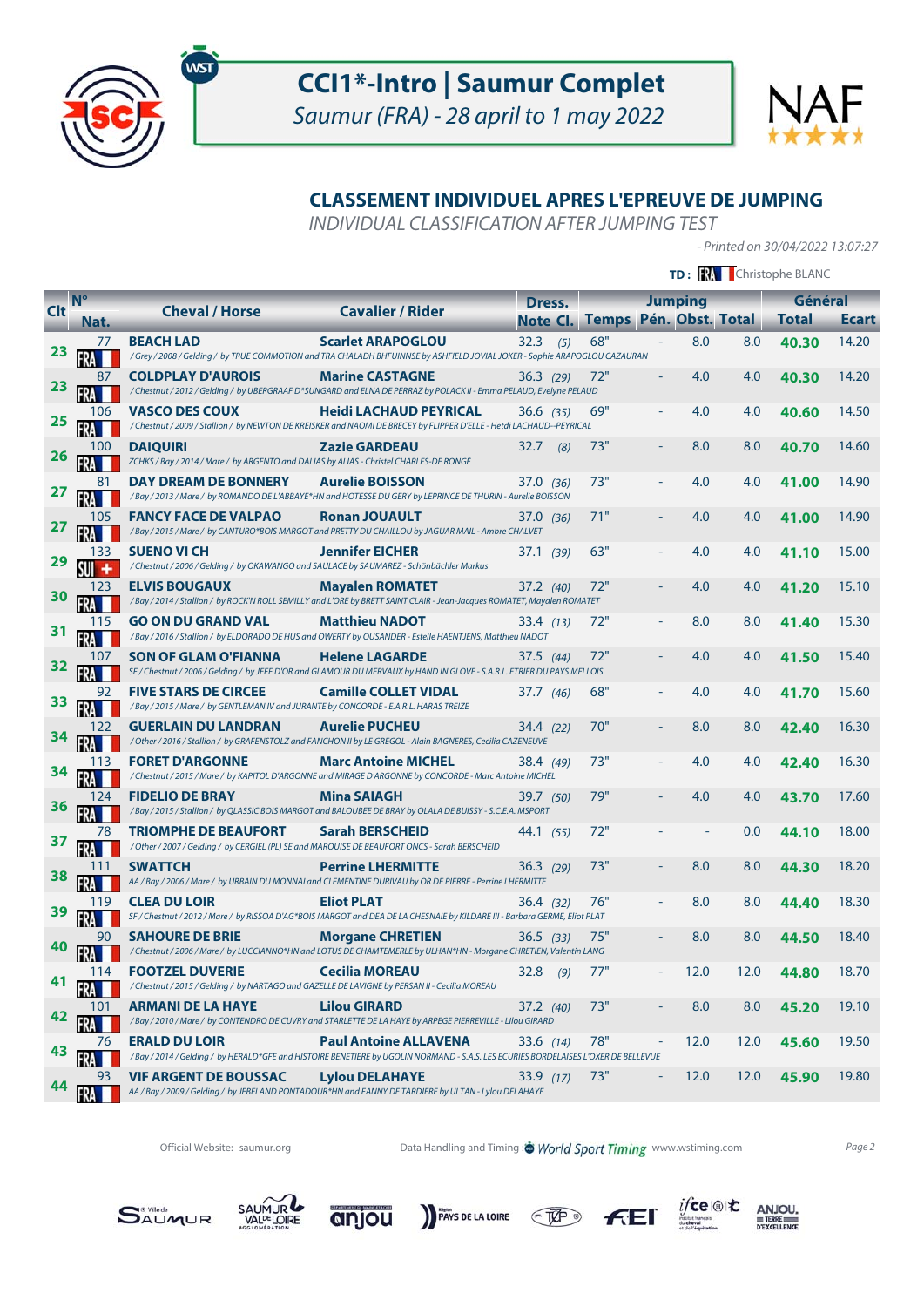



## **CLASSEMENT INDIVIDUEL APRES L'EPREUVE DE JUMPING**

INDIVIDUAL CLASSIFICATION AFTER JUMPING TEST

- Printed on 30/04/2022 13:07:27

|            |                     |                                                                                                                      |                                                                                                                                                       |             | TD: <b>RA</b> Christophe BLANC |     |                                    |      |                         |              |
|------------|---------------------|----------------------------------------------------------------------------------------------------------------------|-------------------------------------------------------------------------------------------------------------------------------------------------------|-------------|--------------------------------|-----|------------------------------------|------|-------------------------|--------------|
| <b>Clt</b> | $N^{\circ}$<br>Nat. | <b>Cheval / Horse</b>                                                                                                | <b>Cavalier / Rider</b>                                                                                                                               | Dress.      | Note Cl. Temps                 |     | <b>Jumping</b><br>Pén. Obst. Total |      | Général<br><b>Total</b> | <b>Ecart</b> |
| 45         | 85                  | <b>DEVINETTE D'ALROBEN</b>                                                                                           | <b>Emma CALANDRINI</b><br>SF / Chestnut / 2013 / Mare / by CARDERO*CHAMPS ELYSEES BOISMAR and LIBERTINE D'ALROBEN by LIVAROT - Carole CALANDRINI      | 34.0(19)    | 69"                            |     | 12.0                               | 12.0 | 46.00                   | 19.90        |
| 46         | 134                 | <b>FILIPPINES DU THOT</b>                                                                                            | <b>Nina DIEBOLD</b><br>SF / Bay / 2015 / Mare / by JAH'S DIAMANT and LURONNE DU THOT by FIDELIO DU THOT HN - Nina DIEBOLD                             | 38.3(48)    | 70"                            |     | 8.0                                | 8.0  | 46.30                   | 20.20        |
| 47         | 109                 | <b>FIRST DE LAUMENCE</b>                                                                                             | <b>Magali LASNE</b><br>/ Chestnut / 2015 / Gelding / by OGRION DES CHAMPS*HN and OCEANNE DU CLOS by GAMIN DE QUIESCE - Jacob VERNAT                   | 40.0 $(52)$ | 65"                            |     | 8.0                                | 8.0  | 48.00                   | 21.90        |
| 48         | 129                 | <b>CHAMPIONE NORMANDE</b>                                                                                            | <b>Quitterie VINSONNEAU</b><br>SF / Bay / 2012 / Mare / by RIVA NOE DE LATREILLE and IDOLE NORMANDE by CAMELIA DE RUELLES - Henry Pascal VINSONNEAU   | 44.2 (56)   | 66"                            |     | 4.0                                | 4.0  | 48.20                   | 22.10        |
| 49         |                     | <b>SCAPA DES CYGNES</b>                                                                                              | <b>Suzon PADERN</b><br>/ Grey / 2011 / Gelding / by GALA DE FONTAINE and DEESSE DU BRANA by MARATHON - Colette PADERN                                 | 36.3(29)    | 72"                            |     | 12.0                               | 12.0 | 48.30                   | 22.20        |
| 50         |                     | <b>CASH NOIR D'AUTIZE</b>                                                                                            | <b>Erwan BEZARD</b><br>/ Bay / 2012 / Gelding / by QUALITY TOUCH and SIRENENOIRE D'AUTIZE by DOLLAR DU MURIER - Erwan BEZARD                          | 45.1(57)    | 65"                            |     | 4.0                                | 4.0  | 49.10                   | 23.00        |
| 51         | 96                  | <b>FOREST JUMP MARCYAN</b>                                                                                           | <b>Lou Ann FISCHER</b><br>/ Bay / 2015 / Gelding / by GIBUS PINEL and KATIMINI DE SWAN by DOLLAR DU MESNIL - Frederic FISCHER                         | 42.4 (54)   | 66"                            |     | 8.0                                | 8.0  | 50.40                   | 24.30        |
| 52         | 91                  | <b>DANAKIN DE PHYLINE</b><br>/ Bay / 2013 / Gelding / by GALOPIN DU BIOLAY and ARNOIA by VILLA D'ESTE - Thylia COLIN | <b>Thylia COLIN</b>                                                                                                                                   | 39.8 (51)   | 74"                            |     | 12.0                               | 12.0 | 51.80                   | 25.70        |
| 53         | 103                 | <b>ENTRACTE DE CHAMPENO</b>                                                                                          | <b>Lisa HEBRANT</b><br>/ Grey / 2010 / Gelding / by PARTIZAN FVC and GALA DE LYS CHAMPENOTTE by BAYARD D'ELLE*ECOLIT - Chrystel HEBRANT, Lisa HEBRANT | 33.9 (17)   | 86"                            | 2.4 | 16.0                               | 18.4 | 52.30                   | 26.20        |
| 54         | 104                 | <b>CARLETY D'AUROIS</b>                                                                                              | <b>Emma JORDY</b><br>/ Bay / 2012 / Mare / by UBERGRAAF D*SUNGARD and BRUNEHILD D'AUROIS by POLACK II - Sophie JEANJEAN                               | 36.5(33)    | 69"                            |     | 16.0                               | 16.0 | 52.50                   | 26.40        |
| 55         | 75                  | <b>UNE POUR DEUX CERES</b>                                                                                           | <b>Veera SOMERSALMI</b><br>SF / Chestnut / 2008 / Mare / by CABDULA DU TILLARD and IDYLLE NOCTURNE by AMI DE LA FOSSE - Veera SOMERSALMI              | $42.3$ (53) | 90"                            | 4.0 | 8.0                                | 12.0 | 54.30                   | 28.20        |
| 56         | 83                  | <b>EVANKA</b><br>/ Bay / 2016 / Mare / by EVASIVE and BRYANKA by ANABAA BLUE - Anthony BONNET                        | <b>Zoe BOSSHARD</b>                                                                                                                                   | 47.0 (58)   | 80"                            |     | 8.0                                | 8.0  | 55.00                   | 28.90        |
| 57         | 135                 | <b>CABOTIN DU VERT BOIS D'</b>                                                                                       | <b>Hugo LANGENSCHEID</b><br>SBS / Bay / 2008 / Gelding / by CATWALK VAN DE HELLE and ULTICA DU VERT BOIS by IDOLATRE - HUGO LANGENSCHEID              | 47.7 (59)   | 67"                            |     | 8.0                                | 8.0  | 55.70                   | 29.60        |
| 58         |                     | <b>BOTANA</b><br>/Bay/2017/Mare/ - Vasilena BOTEVA                                                                   | <b>Vasilena BOTEVA</b>                                                                                                                                | 37.9(47)    | 68"                            |     | 20.0                               | 20.0 | 57.90                   | 31.80        |
| 59         |                     | <b>CASSANDRINA C</b><br>/ Bay / 2005 / Mare / by CASSANDER C and DOÑA ARGENTINA - JUAN PEDRO COLUCHO MERINO          | <b>Blanca LAVANDEIRA MARTI</b>                                                                                                                        | 54.5 (60)   | 64"                            |     | 4.0                                | 4.0  | 58.50                   | 32.40        |
| 60         |                     | <b>ALTEA MOUCHE</b>                                                                                                  | <b>Jean Julien FREY ADC</b><br>SF / Chestnut / 2010 / Mare / by CHEF ROUGE*HN and OASIS MOUCHE by QREDO DE PAULSTRA - Jean Julien FREY ADC            | 37.0 (36)   | 95"                            | 6.0 | 16.0                               | 22.0 | 59.00                   | 32.90        |

Official Website: saumur.org **Data Handling and Timing : World Sport Timing** www.wstiming.com Page 3

 $\underset{\underbrace{\text{G.}\underbrace{\text{G.}\underbrace{\text{G.}\underbrace{\text{G.}\underbrace{\text{G.}\underbrace{\text{G.}\underbrace{\text{G.}\underbrace{\text{G.}\underbrace{\text{G.}\underbrace{\text{G.}\underbrace{\text{G.}\underbrace{\text{G.}\underbrace{\text{G.}\underbrace{\text{G.}\underbrace{\text{G.}\underbrace{\text{G.}\underbrace{\text{G.}\underbrace{\text{G.}\underbrace{\text{G.}\underbrace{\text{G.}\underbrace{\text{G.}\underbrace{\text{G.}\underbrace{\text{G.}\underbrace{\text{G.}\underbrace{\text{G.}\underbrace{\text{G.}\underbrace{\text{G.}\$ 





anjou